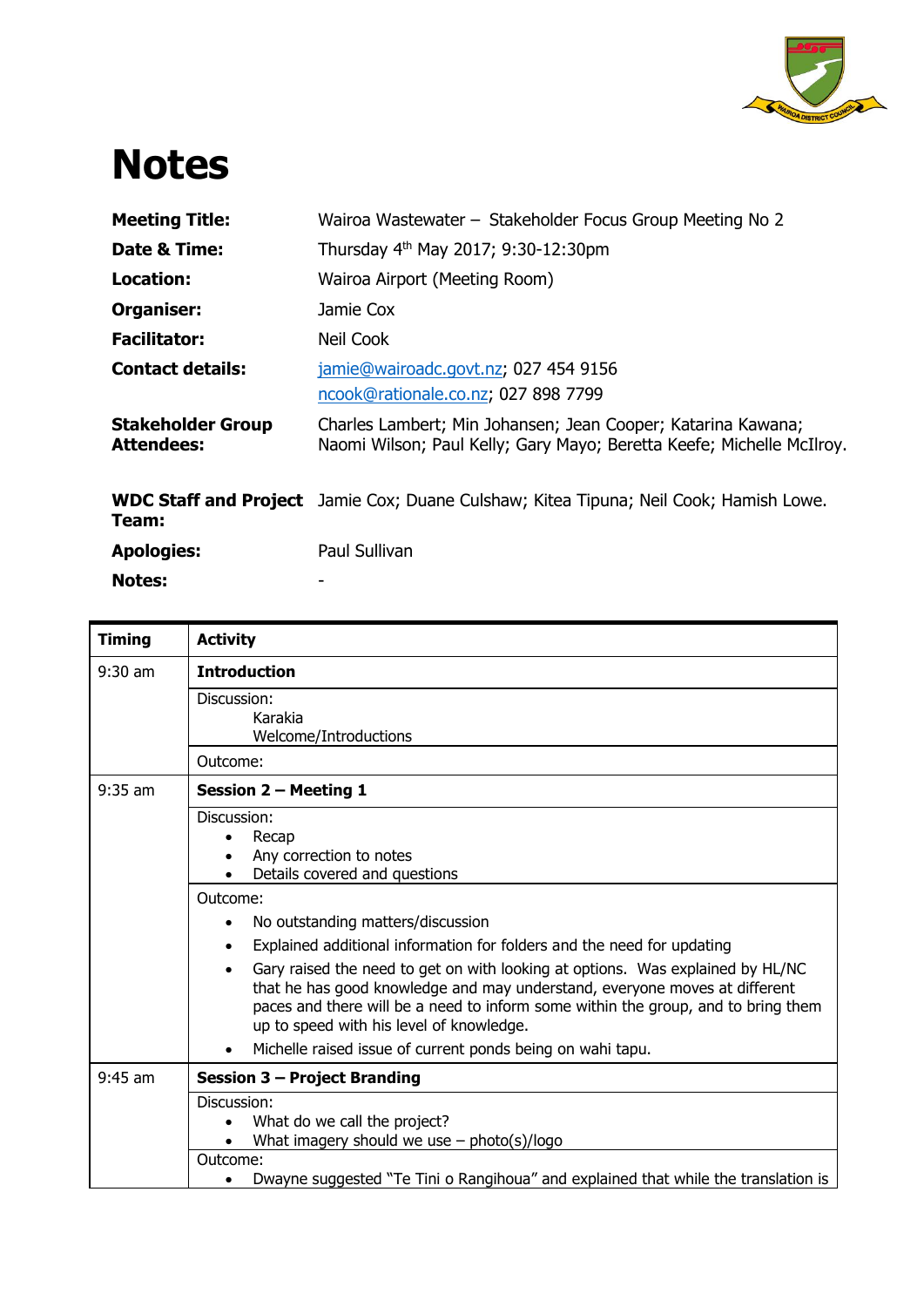

| <b>Timing</b> | <b>Activity</b>                                                                                                                                                          |
|---------------|--------------------------------------------------------------------------------------------------------------------------------------------------------------------------|
|               | 'the multitudes of Rangihoua', the meaning is about connecting to the community.                                                                                         |
|               | This could be used to describe this group and its purpose.                                                                                                               |
|               | Also, discussed the need to reference the project to wastewater. Michelle's<br>$\bullet$                                                                                 |
|               | suggestion of "Te Waiora o Te Wairoa" seemed appropriate. Her interpretation                                                                                             |
|               | was "Striving for water in its purest form - life giving, healthy for our awa".<br>Jamie highlighted the need for a simple literal translation. Needs to be short and to |
|               | the point and not a long story.                                                                                                                                          |
|               | ACTION: Agreed that Kitea would go away and work on the names and their                                                                                                  |
|               | interpretation.                                                                                                                                                          |
|               |                                                                                                                                                                          |
| $10:00$ am    | <b>Morning Tea</b>                                                                                                                                                       |
| $10:15$ am    | <b>Session 4 - Technical Snippets</b>                                                                                                                                    |
|               | Discussion:                                                                                                                                                              |
|               | Wastewater Treatment $-$ the basics<br>$\bullet$<br>Reticulation, pumping and I and I<br>$\bullet$                                                                       |
|               | Discharge environment and options<br>$\bullet$                                                                                                                           |
|               | Contributors to water health in the Wairoa River catchment<br>$\bullet$                                                                                                  |
|               | Consents; what are they and why are they needed<br>$\bullet$                                                                                                             |
|               | Maori wastewater management $-$ a historical perspective<br>$\bullet$                                                                                                    |
|               | Outcome:                                                                                                                                                                 |
|               | Hamish presented and summarised 7 Fact Sheets. Feedback welcome.                                                                                                         |
|               | Group to advise what other Fact Sheets are needed                                                                                                                        |
| 10.45 am      | Session 5 - The Process of Developing Options                                                                                                                            |
|               | Discussion:                                                                                                                                                              |
|               | How we develop options<br>$\bullet$                                                                                                                                      |
|               | How do we know what is a good option<br>$\bullet$                                                                                                                        |
|               | What criteria do we use - balancing the quadruple bottom line<br>$\bullet$                                                                                               |
|               | Environmental acceptability<br>$\bullet$                                                                                                                                 |
|               | Recreational acceptability<br>$\bullet$<br>Financial acceptability<br>$\bullet$                                                                                          |
|               | Cultural acceptability<br>$\bullet$                                                                                                                                      |
|               | Are there bottom lines, or conditional requirements<br>$\bullet$                                                                                                         |
|               | Outcome:                                                                                                                                                                 |
|               | Hamish went through discussion why and how to evaluate options.                                                                                                          |
|               | Need to balance four key pillars: cultural, financial, environmental, and recreational.<br>$\bullet$                                                                     |
|               | Explained considerations of each pillar and the need for a criteria that allows each<br>$\bullet$                                                                        |
|               | pillar to be used to evaluate each option.<br>Went through an exercise where values and issues that people thought were                                                  |
|               | important to them could be identified. These were then grouped according to each                                                                                         |
|               | of the four pillars. Like issues were grouped and a voting exercise was used to                                                                                          |
|               | identify the most important issues/values. A full summary of this exercise will be                                                                                       |
|               | prepared.                                                                                                                                                                |
|               | Essentially key issues were finances and cultural values. Naomi indicated costs                                                                                          |
|               | were critical, and gave the example of affordability to her mother. This was agreed                                                                                      |
|               | by all. All agreed the need to consider cultural values, but agreed they had to be<br>balanced with affordability to the community.                                      |
|               | Hamish and Neil are to develop an option criteria which reflects Stakeholder group<br>$\bullet$                                                                          |
|               | issues and allows for options to be developed.                                                                                                                           |
|               | Discussed fixed bottom and flexible bottom lines. Costs $-$ was agreed that there<br>$\bullet$                                                                           |
|               | would be a dollar value which was not affordable to the community, over which                                                                                            |
|               | options should be discounted (fixed bottom-line). Everyone was tasked to identify                                                                                        |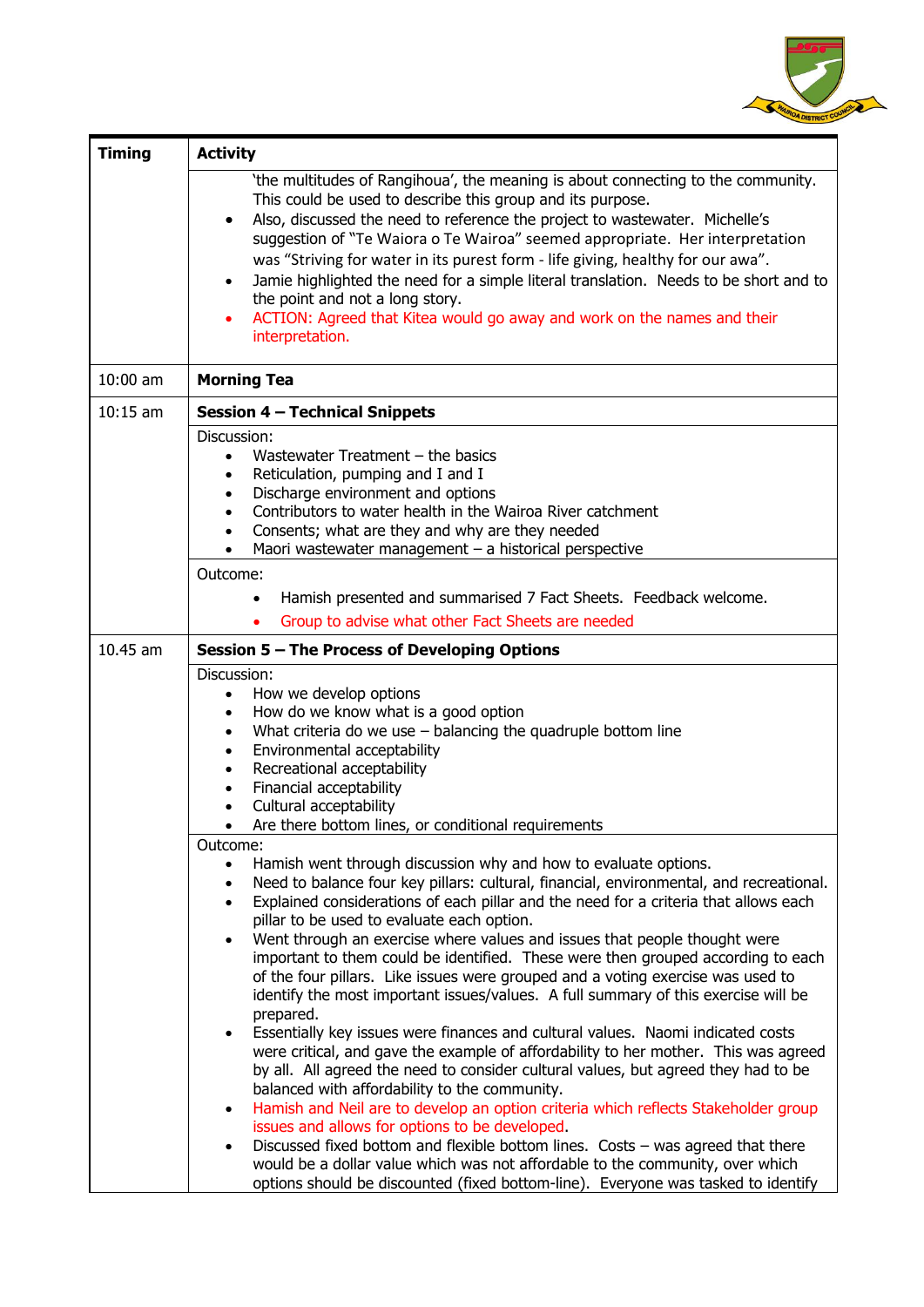

| <b>Timing</b> | <b>Activity</b>                                                                                                                                                                                                                                                                                                                                                                                                                                                                                                                                                                                                                                                                                                                                                                                                                                                                                                                                                                                                                                                                                                                                                                                                                                                                                                                                                                                                                                                                                                                                                                                                                                                                                                                                                                                                                                                                                                                                                                                                                                                                                                                            |  |
|---------------|--------------------------------------------------------------------------------------------------------------------------------------------------------------------------------------------------------------------------------------------------------------------------------------------------------------------------------------------------------------------------------------------------------------------------------------------------------------------------------------------------------------------------------------------------------------------------------------------------------------------------------------------------------------------------------------------------------------------------------------------------------------------------------------------------------------------------------------------------------------------------------------------------------------------------------------------------------------------------------------------------------------------------------------------------------------------------------------------------------------------------------------------------------------------------------------------------------------------------------------------------------------------------------------------------------------------------------------------------------------------------------------------------------------------------------------------------------------------------------------------------------------------------------------------------------------------------------------------------------------------------------------------------------------------------------------------------------------------------------------------------------------------------------------------------------------------------------------------------------------------------------------------------------------------------------------------------------------------------------------------------------------------------------------------------------------------------------------------------------------------------------------------|--|
|               | what the dollar value should be. Cultural $-$ there were some ideals, but they<br>needed to be seen in the context of being affordable (flexible bottom line). If we<br>were to go away from the ideals there would need to be good justification.<br>ACTION: a 'Homework' action for the group is to give some thought as to what<br>$\bullet$<br>they consider 'affordable' as an additional cost for wastewater management.                                                                                                                                                                                                                                                                                                                                                                                                                                                                                                                                                                                                                                                                                                                                                                                                                                                                                                                                                                                                                                                                                                                                                                                                                                                                                                                                                                                                                                                                                                                                                                                                                                                                                                             |  |
| 12.15pm       | <b>Session 6 - Options</b>                                                                                                                                                                                                                                                                                                                                                                                                                                                                                                                                                                                                                                                                                                                                                                                                                                                                                                                                                                                                                                                                                                                                                                                                                                                                                                                                                                                                                                                                                                                                                                                                                                                                                                                                                                                                                                                                                                                                                                                                                                                                                                                 |  |
|               | Discussion:<br>What are technically possible options<br>$\bullet$<br>What are technical realistic options $-$ do bottom lines influence the range<br>$\bullet$<br>Can we identify 6 to consider further<br>$\bullet$<br>Outcome:                                                                                                                                                                                                                                                                                                                                                                                                                                                                                                                                                                                                                                                                                                                                                                                                                                                                                                                                                                                                                                                                                                                                                                                                                                                                                                                                                                                                                                                                                                                                                                                                                                                                                                                                                                                                                                                                                                           |  |
|               | Hamish discussed the filtering process, whereby all options are on the table and we<br>$\bullet$<br>need to whittle them down. Considering fixed and flexible bottom lines could be<br>used to do this.<br>Need to consider issues other than the discharge, including reticulation, treatment<br>$\bullet$<br>and location.<br>Reticulation - currently have very leaky sewer. Causes overflows and pressure on<br>$\bullet$<br>treatment plant. Fully pressurised sewer would be ideal. Gary indicated would be<br>huge cost and unaffordable. Neil suggested option of partial upgrade in particular<br>area where greatest improvement could be made. Need to make allowance for<br>growth and septics to come in.<br>Treatment – discussed and compared potable water treatment with wastewater<br>$\bullet$<br>treatment. Cost and achievability of generating potable water not realistic. Gary<br>indicated there was general consensus that some level of treatment improvement<br>would be desirable. Hamish mentioned the need to address not only the main<br>discharge, but also the pump station overflows. Paul indicated the need to address<br>the wahi tapu aspects of the location of the current treatment plant; which may<br>inform treatment plant requirements. Michelle thought there was a need to<br>consider reducing bug levels.<br>Discharge – discuss the viability and seasonality of land discharge. Agreed there<br>$\bullet$<br>were seasonal limitations. This requires storage and or a surface water discharge.<br>There is scope for a land passage system if surface water is used. Agreed that<br>there is no need to consider air discharge options (i.e. evaporation).<br>Options could be implemented over time as funds become available and technology<br>is more accessible.<br>Agreed that Neil and Hamish would come back with a draft criteria (based on issues<br>and pillars) and a range of potential options for discussion. The group would then<br>populate a matrix/chart which considers each option against each pillar/issue. This<br>would help to narrow options down again. |  |
| 12.15pm       | <b>Session 7 - Other Matters</b>                                                                                                                                                                                                                                                                                                                                                                                                                                                                                                                                                                                                                                                                                                                                                                                                                                                                                                                                                                                                                                                                                                                                                                                                                                                                                                                                                                                                                                                                                                                                                                                                                                                                                                                                                                                                                                                                                                                                                                                                                                                                                                           |  |
|               | Discussion:<br>Purpose for this session<br>How to manage issues outside this project - Car Parking?<br>Technical reporting to support this programme<br>AFFCO reporting                                                                                                                                                                                                                                                                                                                                                                                                                                                                                                                                                                                                                                                                                                                                                                                                                                                                                                                                                                                                                                                                                                                                                                                                                                                                                                                                                                                                                                                                                                                                                                                                                                                                                                                                                                                                                                                                                                                                                                    |  |
|               | Outcome:                                                                                                                                                                                                                                                                                                                                                                                                                                                                                                                                                                                                                                                                                                                                                                                                                                                                                                                                                                                                                                                                                                                                                                                                                                                                                                                                                                                                                                                                                                                                                                                                                                                                                                                                                                                                                                                                                                                                                                                                                                                                                                                                   |  |
|               | This session is to be used as a car park, where related issues that don't fit the order<br>$\bullet$<br>of discussion (or are new) can be discussed, or even new tasks can be set; report<br>back on issues or include them in the next agenda.<br>Michelle's discussion around AFFCO compliance was not discussed, but can be<br>$\bullet$<br>directed directly to AFFCO.                                                                                                                                                                                                                                                                                                                                                                                                                                                                                                                                                                                                                                                                                                                                                                                                                                                                                                                                                                                                                                                                                                                                                                                                                                                                                                                                                                                                                                                                                                                                                                                                                                                                                                                                                                 |  |
|               | Hamish explained that there are a range of technical reports being generated in                                                                                                                                                                                                                                                                                                                                                                                                                                                                                                                                                                                                                                                                                                                                                                                                                                                                                                                                                                                                                                                                                                                                                                                                                                                                                                                                                                                                                                                                                                                                                                                                                                                                                                                                                                                                                                                                                                                                                                                                                                                            |  |